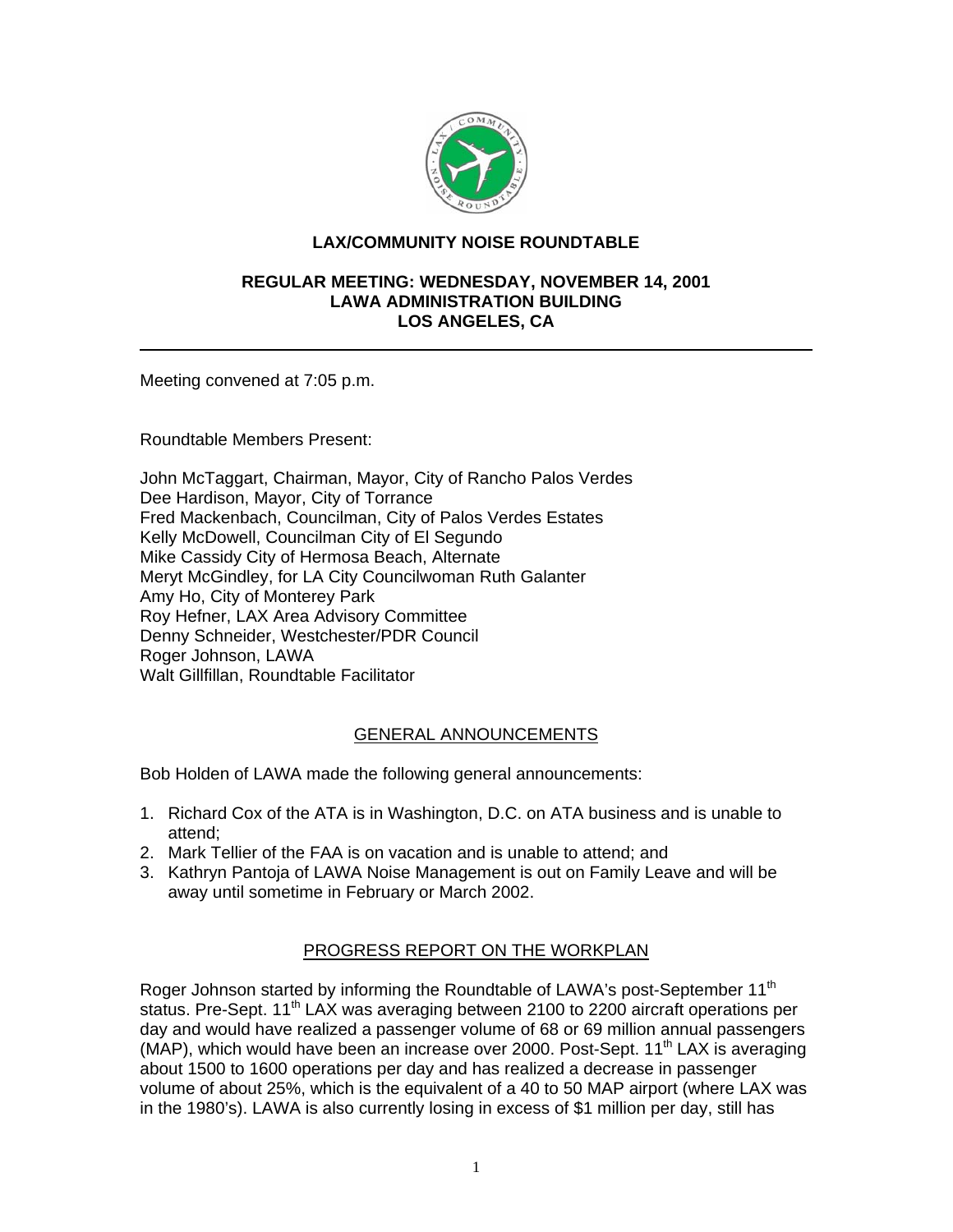money in the bank but is spending those reserves. LAWA has instituted a hiring freeze, and is in the process of cutting about 700 positions from the LAWA's personnel authorization mainly through attrition and not filling vacant positions. However, LAWA's Executive Director is very close to authorizing Environmental Management to fill some of its vacancies in the Noise Section, and has affirmed her commitment to the Roundtable by authorizing the renewal of Roundtable's Facilitator Walt Gillfillan's contract. Noise Management is still shorthanded so there is a backlog of work including noise complaints that still need to be investigated. LAWA is still in the process of trying to put an online flight tracking system on the website (LAWA.org). In addition, LAWA has also instituted an online noise complaint form. With respect to the current Workplan, LAWA will have to reevaluate the document, look at the budget, staffing resources & workload, and reprioritize the tasks.

Chairman McTaggart and other Roundtable members inquired into whether or not the flight patterns have changed since September  $11<sup>th</sup>$  due to comments from residents that they are seeing aircraft where the had not previously seen them. Mr. Frank Sweeney of the FAA's LAX Tower stated that the general direction of the flight paths have not changed. He believes that due to the lower number of airplanes using LAX there isn't the overdemand there was pre-Sept.  $11<sup>th</sup>$  so the air traffic controllers have more options than they did pre-Sept.  $11<sup>th</sup>$ . Mr. Sweeney said he would pass the concerns on to Southern California Tracon. Mr. Scott Tatro of LAWA's Noise Section responded by saying that LAWA Noise has been hearing the same thing. He queried the flight tracking system and reported that he could not find any flight patterns different than they were pre-Sept.11<sup>th</sup>. Several public members in attendance had comments on this issue.

Walt Gillfillan then continued on the Workplan status report. LAWA's ability to do multiple Workplan tasks at the same time has been severely hampered. This should necessitate revisions to the Workplan to make the completion dates more realistic. In addition, some of the items have been completed but that has not been reflected on the Workplan.

# REPORT ON ICAO ADOPED STAGE-4 AIRCRAFT NOISE STANDARDS

Roundtable Facilitator Walt Gillfillan gave this report. During last July's meeting the Roundtable directed that a letter be sent to FAA Administrator Jane Garvey stating the Roundtable's position on the International Civil Aviation Organization (ICAO) Committee on Environmental Protection (CAEP). That letter, sent to the FAA in September, requested a higher set of noise reduction standards for jet aircraft than the CAEP had recommended, and that the FAA represent the Roundtable's position to the ICAO meeting in September. The ICAO did meet and adopted the CAEP recommended noise reduction standards over the Roundtable's requested standards. ICAO adopted a "balanced approach" which includes only a 10dB reduction in noise, no phase-out of Stage 3 aircraft and improved land use policies around airports. Mr. Carl Burleson, Director of FAA's Office of Environment and Energy, responded for Ms. Garvey by letter to the Roundtable. Mr. Burleson offered to attend a future Roundtable meeting and address the group. It was moved/seconded and approved that the Roundtable invite Mr. Burleson to a future meeting.

## POTENTIAL AIRSPACE IMPACTS OF HAWTHORNE AIRPORT CLOSURE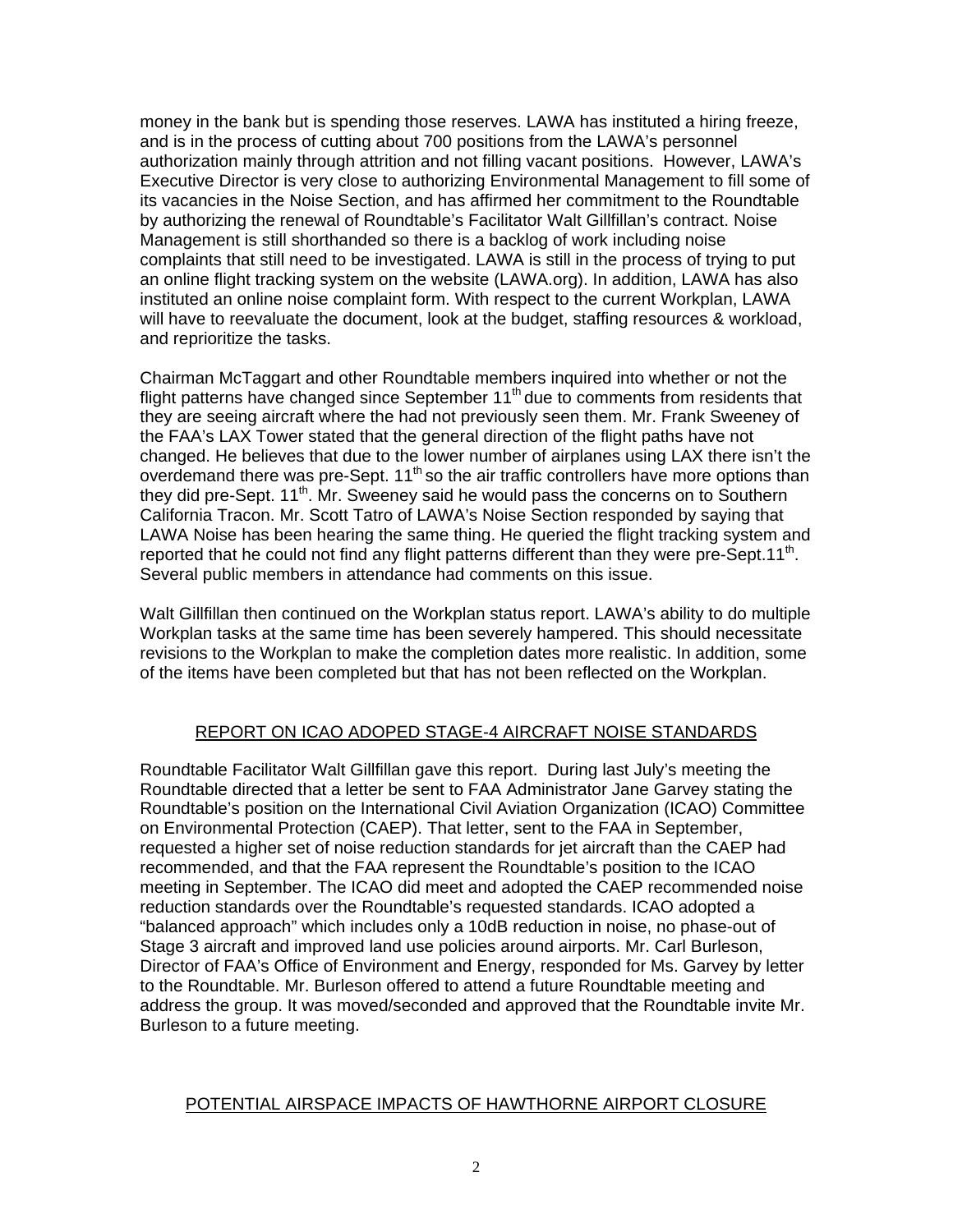Chairman McTaggart stated that the City of Hawthorne voted to keep Hawthorne Airport (HHR) open so the issue is moot at this time, but that does not mean that the issue cannot come back at a future date since it was only an advisory vote that does not bind their City Council. Mr. Frank Sweeny at the LAX Tower fielded some questions for the FAA. One question was asked concerning the east departures from LAX, asking if there would be more low flying aircraft over the South Bay if HHR closed. Mr. Sweeney stated that the same departure procedures are used anytime there is an east departure so there should be no difference. Mr. Sweeney was also asked why can't the airplanes departing to the east during Over Ocean Operations turn left (north) instead of right (south) to avoid the South Bay. Mr. Sweeney stated that a right turn would put them into the arrival flow and that would be an unsafe procedure.

#### SUBCOMMITTEE REPORTS

Roy Hefner gave the report for the Noise Subcommittee. The Noise Subcommittee has recommended that LAWA revert back to its old format of reporting noise complaints, but that has not occurred. During the August meeting of the subcommittee, Mr. Sanford Fidell of Fidell Associates gave a presentation on low frequency noise. Mr. Hefner then submitted his resignation as Chairman of the Noise Subcommittee due to not being allowed to attend a staff level meeting between LAWA technical staff and Mr. Kevin Lee regarding web based noise complaint forms. He will continue to serve on the Noise Subcommittee. Mr. Hefner further recommended that the Chair of the Noise Subcommittee be an elected official. Mr. Scott Tatro of LAWA's Noise Management Section responded to Mr. Hefner's remarks regarding the noise reports stating that they have spent the last two months attempting to completely redesign their database in order to provide the reports requested by the Roundtable. That effort is still in progress. Mr. Tatro also commented on the backlog of uninvestigated noise complaints. Roger Johnson then commented that LAWA is in the process of updating Noise Management's archaic and aging noise monitoring and computer system.

Mike Cassidy gave the report for the Flight Track Data Subcommittee (FTDS). He started by stating that a lot of LAX's noise problems occur when the number of aircraft operations exceeds the capacity of the airport, and the FAA needs to gain separation of the aircraft. He then stated that the FTDS would recommend a cap on the number of hourly operations, which would also improve safety. Going through the workplan, the FTDS is recommending the following:

- ♦ A ban on all easterly departures at any time of the day unless there is a 10 knot wind or greater. The FTDS is also recommending that all easterly departures not be allowed to turn until they reach 10,000 ft. and then be directed back over the airport at a minimum altitude of from 12,000 to 14,000 ft.
- ♦ Arrivals to the north complex that extend to the east and overfly Monterey Park, the FTDS is recommending the hourly cap on operations to alleviate the problem.
- $\bullet$  Early turns from the runways 24 (north complex), the FTDS recommends the departures maintain runway heading until 5000 ft. before they turn.
- ♦ Aircraft executing a missed approach, they should maintain runway heading, be brought back over Seal Beach and be directed over the industrialized corridors back to the airport.